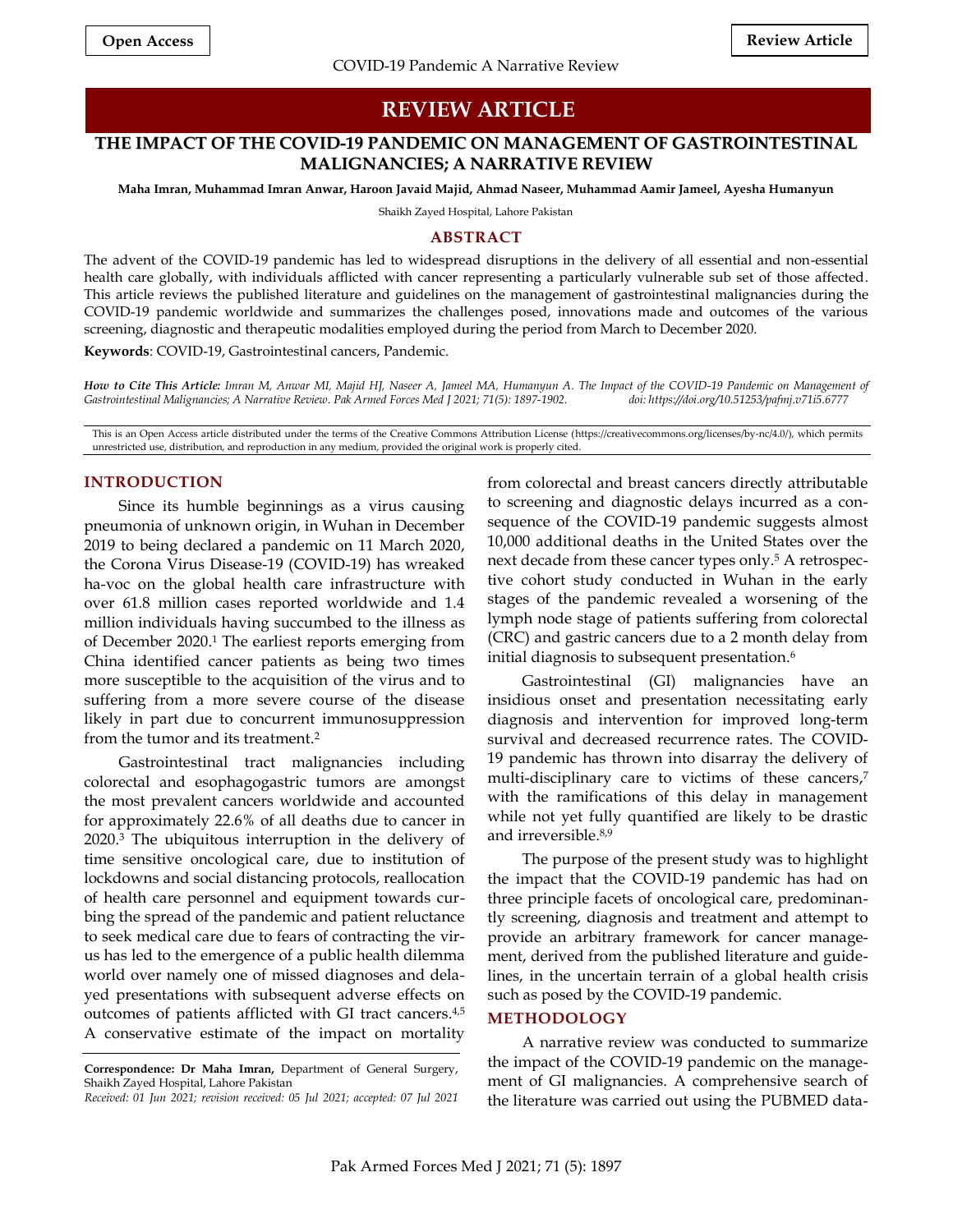base from March to December 2020. The keywords used were "gastrointestinal cancers" and "COVID-19". Filters applied included free full text and studies conducted in the English language only. The reference list of screened articles was reviewed and relevant studies that were missed on the initial search were identified and included in the review. Due to the heterogeneity of the obtained data, no attempt was made to pool the data or conduct a meta-analysis. A PRISMA flow chart was used to detail the selection process (Figure).



**Figure: PRISMA flowchart depicting selection process.**

# **RESULTS**

## **Impact on Screening**

Screening for colorectal cancer as a routine procedure, for individuals considered to be at risk for the development of this malignancy was largely suspended globally in resource replete countries where such programs are instituted as a basic health provision, in an attempt to mitigate the surge of patients afflicted with COVID-19 and to ameliorate the unprecedented burden on health care services. 10-12 In the US suspension of all non-emergent endoscopic procedures saw CRC screening rates decline steeply to levels as low as 86% in comparison with the average rate before the onset of the pandemic, <sup>10</sup> with 71/73 (97%) gastroenterology units in North America reporting a complete cessation of screening services. <sup>12</sup> A less pronounced decline in screening colonoscopies was observed in Italy where a survey of 121 endoscopy departments revealed that 47% (49/105) of units had completely halted screening procedures during the peak of the pandemic. <sup>12</sup> A retrospective controlled cohort study conducted in Italy during the first surge of the coronavirus pandemic demonstrated a 3.9 fold decline in the number of screening colonoscopies performed in a "COVID -free" hospital in the comparative study period from

March to May 2020 versus in 2019. <sup>13</sup> The study did however, yield a favorable outlook for the continuation of CRC screening during the pandemic as stringent pre-procedural screening for symptoms of COVID-19, oropharyngeal swab testing and adherence to the use of personal protective equipment led to no members of the hospital staff or the patients testing positive for the disease. A population based study conducted in the Netherlands from January to October 2020 revealed that up to 6 weeks after the imposition of a moratorium on screening services the number of new cases of CRC amidst the targeted population was slightly lower than expected raising concerns regarding the number of missed diagnoses of colorectal cancers and the expected upsurge of patients presenting subsequently with stage migration of their disease.<sup>11</sup>

## **Impact on Diagnosis**

Endoscopy forms the pinnacle on which rests the diagnosis of gastrointestinal tract malignancies. As services were globally halted in attempts to curb the rising spread of COVID-19, the percentage of diagnostic procedures fell to precipitously low levels, with the UK reporting endoscopic activity rates representing only 12% of pre pandemic levels during April and May 2020. <sup>14</sup> Even after the resumption of routine endoscopic services these numbers did not see a significant upward trend owing to a multitude of reasons, predominantly the hesitancy exhibited by patients to seek health care owing to the perceived risk of acquiring a potentially deadly disease, the persistent reduction in resources and personnel and the need for enhanced sterilization and protective equipment. <sup>14</sup> This disruption in routine diagnostic work caused potentially 2700 fewer diagnoses of cancer per week in the UK. <sup>14</sup> Table-I summarizes the barriers to care during the pandemic.

| Table-I: Barriers to care during the COVID-19 pandemic. |  |  |
|---------------------------------------------------------|--|--|
|---------------------------------------------------------|--|--|

| <b>Patient Factors</b>                                      | <b>Health sector Factors</b>   |  |
|-------------------------------------------------------------|--------------------------------|--|
| Fear of contracting COVID-19                                | Reallocation of staff towards  |  |
|                                                             | pandemic control               |  |
| Anxiety about a cancer<br>diagnosis and its implications    | Conversion of ICU beds and     |  |
|                                                             | operating theatres into COVID  |  |
|                                                             | designated facilities          |  |
| Curbs on transportation                                     | Limited availability of        |  |
| causing logistical impedance                                | personal protective equipment  |  |
| Social isolation protocols                                  | Increased sterilization        |  |
| affecting care-giver                                        | measures limiting number of    |  |
| availability                                                | procedures performed daily     |  |
| Cultural perception to avoid<br>burdening health facilities | Risk of virus transmission due |  |
|                                                             | to aerosol generating          |  |
|                                                             | procedures                     |  |
|                                                             | Lack of cohesive consensus     |  |
|                                                             | based practical guidelines     |  |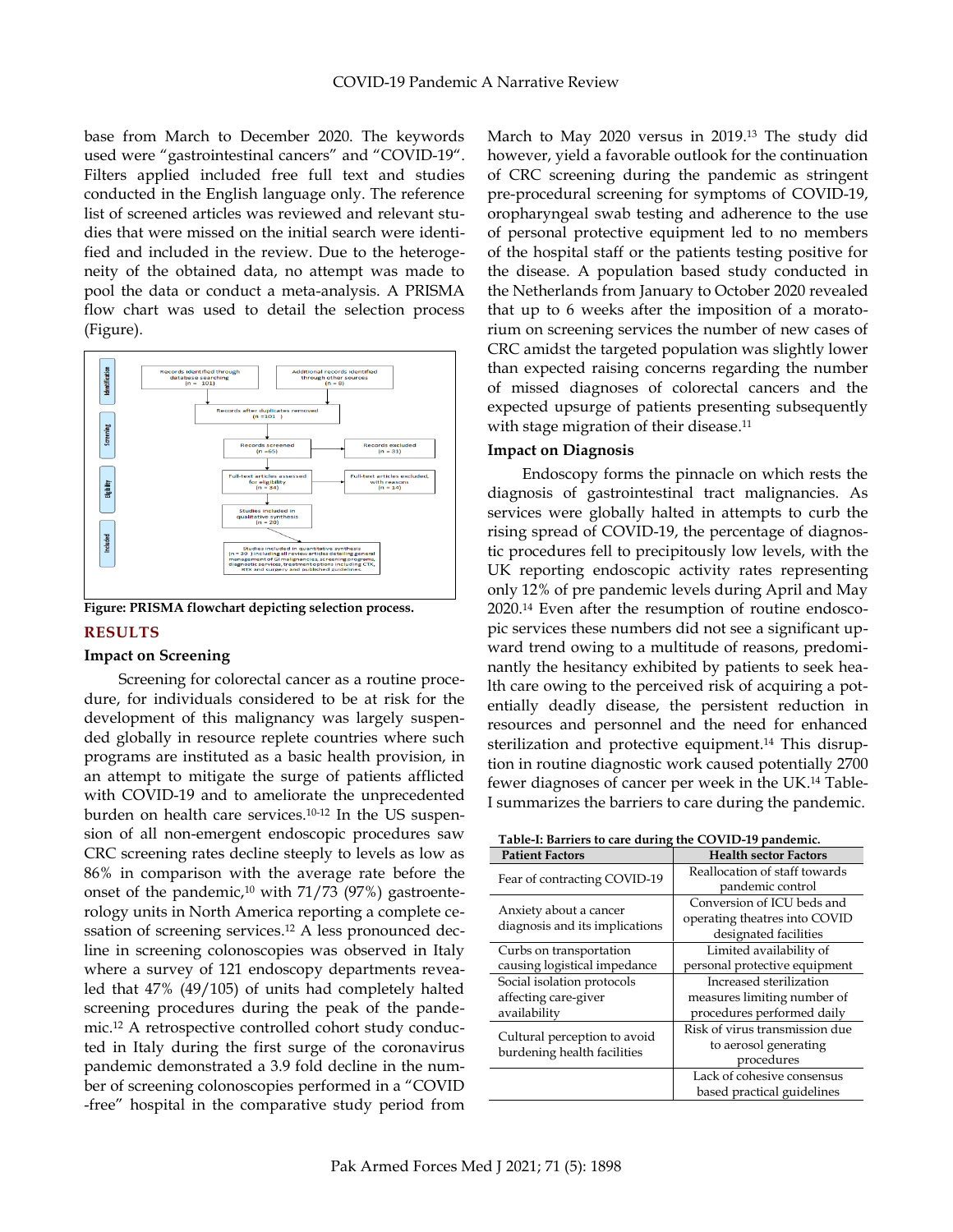A retrospective cohort study conducted in the UK aimed to quantify the impact of delays in diagnosis due to disruption of endoscopic facilities in terms of the increase in numbers of undiagnosed cases of gastric and esophageal cancers across various NHS trust hospitals. <sup>15</sup> The study yielded an approximately 28% decline in the number of diagnostic procedures conducted across a comparable 4 month period from January to April in 2020 and 2019 with activity in April 2020 being 90% lower than in 2019. The resultant increase in the number of undiagnosed cases of gastric and esophageal cancers was estimated to be 750 with a larger proportion of the population presenting subsequently with advanced stage and potentially incurable disease. 15

A similar population based modeling study conducted in the UK attempted to highlight the detrimental effect of diagnostic delays on cancer outcomes vis-à-vis the survival and long term outlook of patients potentially suffering from colorectal and esophageal cancer. <sup>16</sup> The study estimated an approximately 15.3-16.6% increase in avoidable cancer deaths from colorectal cancer and a 5.8-6% increase in preventable mortality in those afflicted by esophageal cancer up to 5 years after diagnosis. <sup>16</sup> These are sobering figures considering that the unimpeded provision of time critical diagnostic facilities, which can detect these malignancies at a potentially curable stage thereby subverting their increased mortality, has been greatly affected by the ongoing battle against COVID-19.

A predictive population based study conducted in Hong Kong revealed a reduction of greater than 50% in the volume of diagnostic endoscopies performed in the country during the COVID-19 pandemic with a decline of 38.1% and 49.1% in the number of patients newly diagnosed with gastric and colorectal cancer respectively. <sup>17</sup> Using the Markov model the authors projected that due to delays incurred in diagnosis, approximately 4.6% of gastric and 6.4% of colorectal cancer patients would have stage migration of their disease at 6 months. 17

## **Impact on Treatment**

The increase in fatalities from COVID-19 paralleled the implementation of radical infection control and disease mitigation protocols with all elective oncological surgeries falling victim to complete cessation during the early surge of the pandemic. Initial guidelines by the various regulatory bodies including the American College of Surgeons, the Surgical Society of Oncology and the European Society for Medical Oncology called for the complete suspension of all non-emergency (bleeding, perforation, obstruction etc.) procedures for cancer surgeries with an emphasis towards neoadjuvant treatment modalities and endoscopic resection where amenable. 4,18 Table-II summarizes the core recommendations of these varying guidelines.

A multicenter survey conducted across 79 GI and hepatopancreatobiliary (HPB) oncological surgery departments in 20 European countries revealed the implications the pandemic had on the surgical management of these malignancies with 59% of participants reporting that the pandemic had a very strong impact on the ongoing treatment of their patients with over 90% of respondents citing a decline in patient referrals since the onset of the virus outbreak. <sup>19</sup> A one-third of the departments saw suspension of multidisciplinary tumor board meetings, and 39% of surgeons working in the included hospitals reported postponement of all surgical procedures for GI and HPB cancers. The major deterrent reported by the participants included a paucity of resources predominantly operating rooms and ICU beds that had been reallocated towards pandemic control. 19

While this may seem to represent a bleak picture especially pertaining to the prognosis of patients suffering from GI cancers in whom timely intervention is crucial in improving long terms outcome, reports from designated 'Cancer Hubs' that were set up to ensure unhampered oncological care were promising. A retrospective cohort study conducted at a tertiary care referral hospital in Piedmont, Italy a region hardest hit by the coronavirus pandemic assessed the outcomes of CRC surgery conducted during the peak of the pandemic. <sup>20</sup> While overall general surgical procedures saw a decline of 56.3% from 2019, the rate of oncological resection increased from 42.6% in 2019 to 59.5% in 2020 with a comparable post-operative complication rate of 20% in 2019 and 14.9% in 2020. Patients had a median hospital stay of 5 days in both cohorts and no patient or hospital staff acquired COVID-19. The authors advocated for continuation of oncological surgical practices that are evidence based instead of drastically altering treatment patterns, the repercussions of which will be felt only after the passage of a substantial amount of time. 20

These results were echoed in a similar study conducted across a cancer designated hospital in Lombardy Italy which revealed that with adequate preoperative screening using nasopharyngeal swabs and chest CT scans patients could safely undergo elective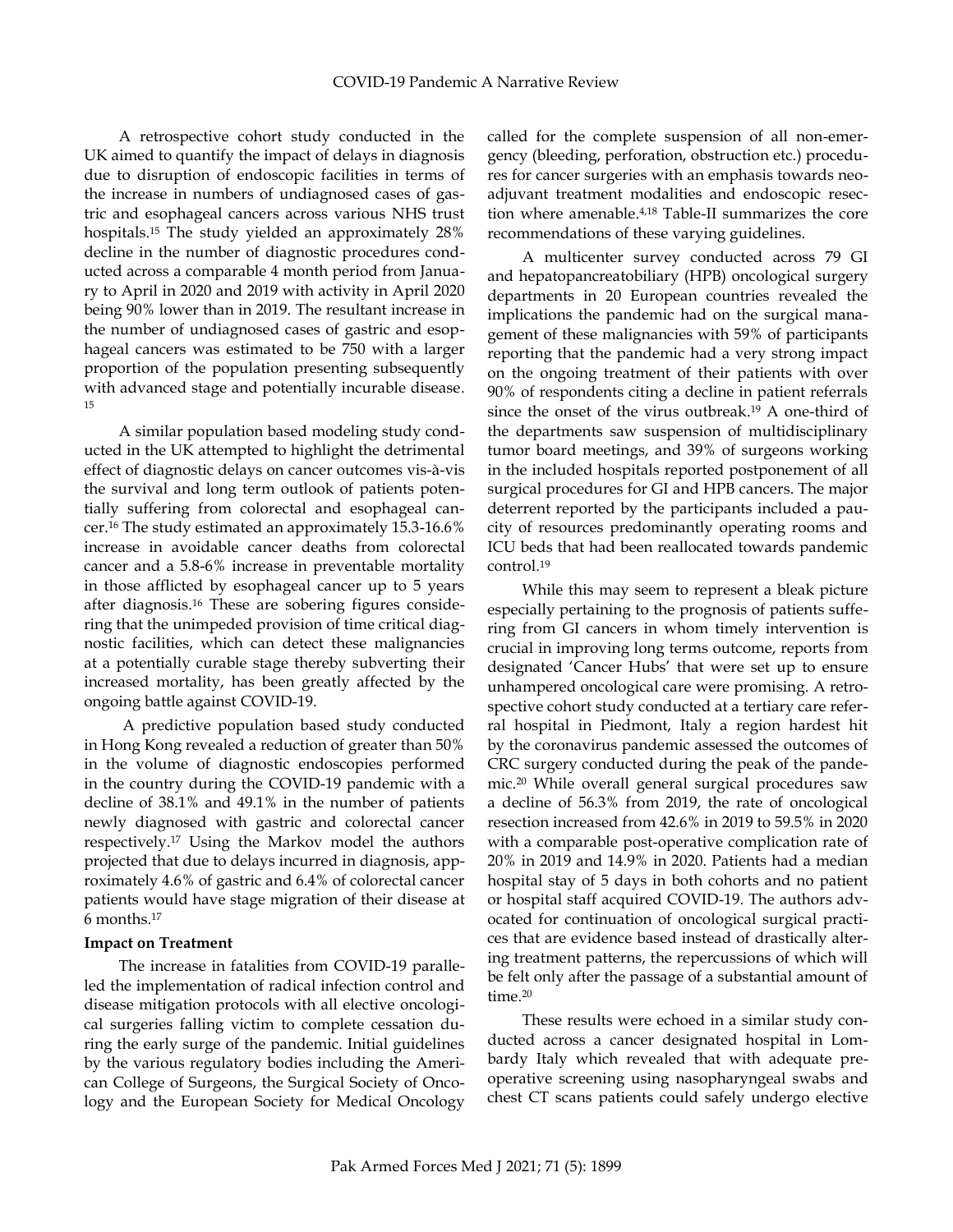surgical resections with no increased risk of perioperative mortality or virus transmission. <sup>21</sup> Both these studies also negated the hypothesized increased risk of aerosolization with subsequent transmission of the coronavirus due to laparoscopic interventions. 20,21

In the UK an analogous cancer Hub program was implemented where oncological care was executed uninterrupted in the background of the coronavirus pandemic. A retrospective cohort study conducted at a high volume tertiary trust hospital in Newcastle attempted to compare outcomes of management of esophagogastric cancer before and after the onset of the pandemic. <sup>22</sup> In the study period from 12 March to 22 May 2020 a total of 191 patients were discussed in the Multi Disciplinary Team meeting (MDT) reflecting a 12% fall from pre pandemic days. Out of 80% of the patients received diagnostic, staging and treatment interventions that did not show any deviation from the pre-COVID management pathway. Nineteen patients underwent surgical resection and twelve patients had endoscopic resection of their disease with no complications. Two patients developed COVID-19 but no mortality from the virus was reported. <sup>22</sup> With esophagogastric tumors having an insidious onset, delays in presentation are associated with a significant upstaging of the disease rendering a potentially curative cancer, irresectable. This aimed to emphasize the need to continue delivery of cancer care to patients suffering from esophageal and gastric cancer within designated cancer hospitals, with meticulous attention being paid towards infection control protocols, pre-operative screening and multi-disciplinary coordination.

#### **DISCUSSION**

The COVID-19 pandemic has significantly altered the landscape of cancer management globally with the modifications implemented likely to cause reverberations that will echo long ahead in the years to come. The paucity of information regarding the transmission of the corona virus and the highly virulent nature of the pathogen necessitated the drastic measures undertaken during the peak of the pandemic in attempts to curb the rising spread of the disease and preserve valuable human life. However with the initiation of mass vaccination programs, judicious use of face masks and sanitization measures and observation of social distancing protocols the imminent threat now seems to stem from the repercussions of the delay in the definitive treatment of cancer patients as opposed to the hazards posed by the virus itself. The initial prudence exercised in the embryonic phases of the corona virus outbreak with the cessation of all non-essential health care services might have been the need of the hour but we are already beginning to observe the impact it has had on the short-term outcomes of patients with gastrointestinal malignancies. A systematic review conducted by Bhat *et al*, to assess the impact of delays in surgery

| and lower G1 manghancies. |                                                                                                               |                                                                                                                  |  |
|---------------------------|---------------------------------------------------------------------------------------------------------------|------------------------------------------------------------------------------------------------------------------|--|
| Cancer                    | Upper                                                                                                         | Lower                                                                                                            |  |
| <b>Stage</b>              | Gastrointestinal                                                                                              | Gastrointestinal                                                                                                 |  |
| Early                     | Endsoscopic resection<br>T1a-T1b                                                                              | Defer surgical<br>intervention                                                                                   |  |
| Locally<br>Advanced       | Neoadjuvant<br>chemotherapy                                                                                   | Neoadjuvant<br>chemotherapy with<br>oral cepacitabine.<br>Rectal tumors:<br>short course RTX<br>>Long course CTX |  |
| Emergency<br>presentation | Endoscopic<br>intervention: gastric<br>outlet obstruction,<br>bleeding<br>Surgery: if failure of<br>endoscopy | Bleeding,<br>perforation,<br>obstruction;<br>perform diversion<br>or resection                                   |  |

**Table-II: Summary of guidelines for management of Upper and lower GI malignancies.**

*RTX: Radiotherapy; CTX: Chemotherapy; GI: gastrointestinal.*

on overall survival of patients afflicted with various GI malignancies revealed that postponing curative resection in patients afflicted with colonic carcinomas by as little as 5 weeks is associated with a lower survival. 23 Similarly for rectal cancer delaying surgery for greater than 8 weeks after the administration of neoadjuvant treatment was found to be associated with worse outcomes and decreased overall survival. <sup>23</sup> Concordantly, a studied conducted by the Mayo Clinic to quantify the loss of lives incurred from delayed resection of colonic cancer in the COVID era concluded that deferring definitive surgical treatment of patients afflicted with stage I to III colon cancers by 1 month was associated with a 25% increase in mortality in a 5 year follow up period versus a 37% increase when resection was delayed by 4 months. 24

Gleaning insight from the centers where timely oncologic care was instituted to cancer patients during the pandemic the globe over, regulatory bodies and policy makers should be cognizant of the measures that can be put into effect to ensure continuing care to this sub set of the population. <sup>25</sup> The use of personal protective equipment and face masks should be mandated for hospital staff and surgical teams, candidates for surgical resection should be encouraged to selfisolate for at least 2 weeks prior to their procedure and informed consent taken regarding the superimposed hazard of nosocomial transmission of the coronavirus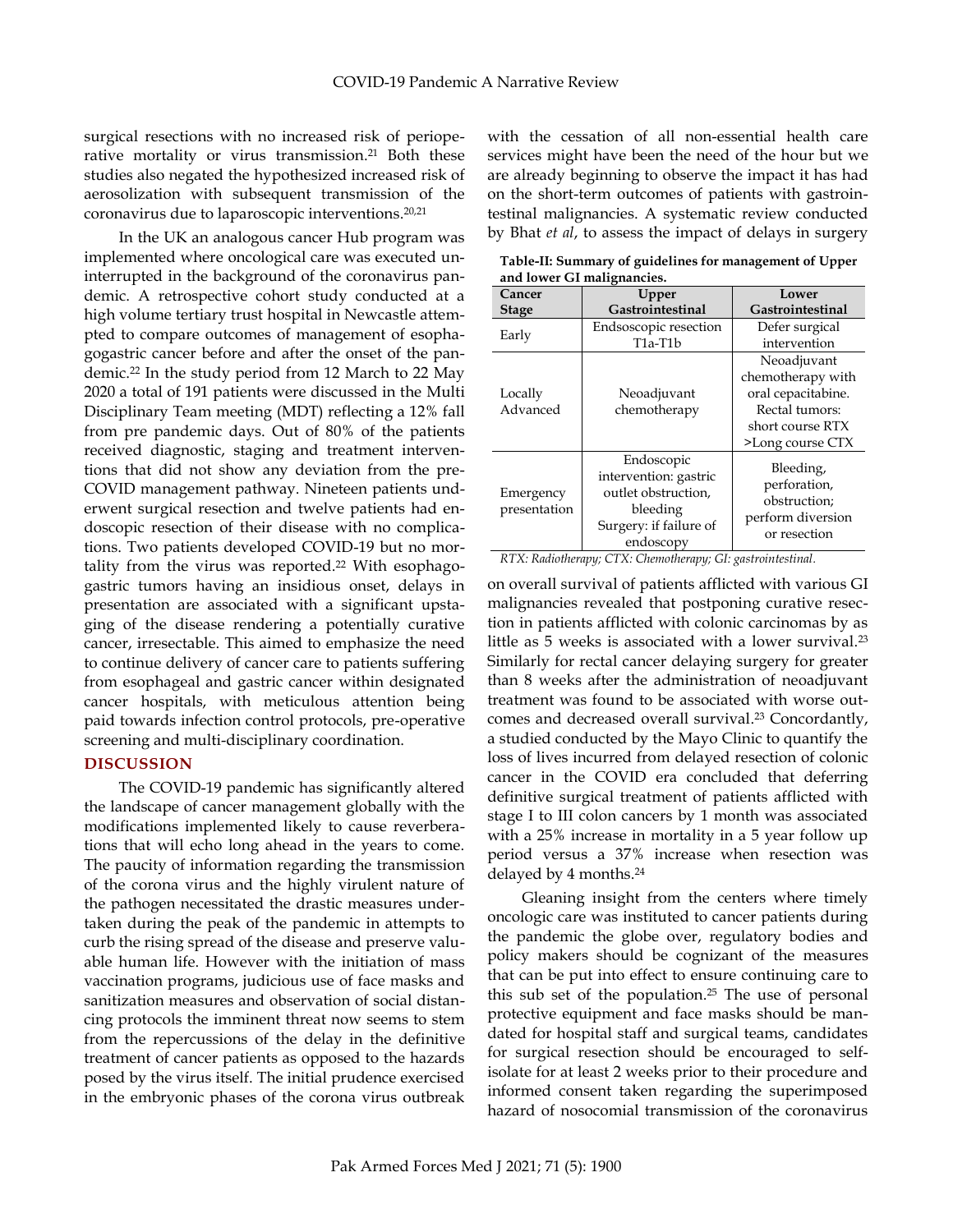and its associated complications, all patients undergoing surgery should be tested pre operatively with a nasopharyngeal swab RT-PCR assay and CT thorax and routine COVID-19 screening of health care workers should be conducted to decrease the risk of disease propagation. 24,26,27

The COVID-19 pandemic has provided oncologists with the opportunity to re imagine the current diagnostic and screening algorithms for gastrointestinal malignancies. Currently endoscopy remains the cornerstone for the diagnosis of GI cancers; however, a study conducted to assess the positivity ratio of CRC in patients with symptoms suspicious of the disease process revealed that only 1.7% of all individuals who underwent diagnostic colonoscopy were actually suffering from colonic carcinoma. <sup>28</sup> With resumption of endoscopic services a huge upsurge of patients who had their screening or diagnostic tests delayed due to COVID induced suspensions is expected to overwhelm GI units. <sup>29</sup> To deal with this overwhelming backlog, a system of triaging patients on the basis of their symptoms and positive fecal immunochemical test (FIT) should be implemented in attempts to ameliorate the burden on endoscopy units and decrease the risk of virus transmission. <sup>28</sup> For individuals considered to be low risk colonoscopy should be deferred and alternative noninvasive diagnostic modalities such as the fecal immunochemical test, methylated septin 9 blood test and CT Colonoscopy can be used safely to rule out the presence of colonic malignancy. 28,30

#### **CONCLUSION**

The COVID-19 pandemic has had an irrefutable impact on the management of GI malignancies; one that is yet to be fully quantified. While pontificating on the mistakes of yesterday it is pertinent to learn from them and going forward adopt the lessons learnt. The care of cancer patients should conform to evidence based practices which should not be substituted for oncologically inferior, hastily researched alternatives. With the majority of the countries continuing to battle surge after surge of COVID-19, regulatory bodies and policy makers need to ensure that time sensitive cancer diagnostic and management pathways be reinstituted rapidly and with scrupulous attention to infection control protocols to ensure the safety of both the patients and the health care providers.

## **Conflict of Interest:** None.

## **Authors' Contribution**

MI: Conception, design, analysis, data interpretation, MIA: Conception, design, analysis, data interpretation, HJM: Data analysis, AN: Data analysis, MAJ: Data analysis, AH: Data analysis, data interpretation.

#### **REFERENCES**

- 1. Organization WH. WHO Coronavirus Disease (COVID-19) Dashboard. (2020), [Internet] Available at: https://covid19.who. int. (Accessed on Dec 1, 2020)
- 2. Al-Shamsi HO, Alhazzani W, Alhuraiji A, Coomes EA, Chemaly RF, Almuhanna M, et al. A Practical approach to the management of cancer patients during the novel coronavirus disease 2019 (COVID-19) pandemic: an international collaborative group. Oncol 2020; 25(6): e936-e45.
- 3. International Agency for Research on Cancer. All cancers factsheet 2020, [Internet] Available from: https://gco.iarc.fr/ today/data/factsheets/cancers/39-All-cancers-fact-sheet.pdf. (Accessed on Dec 15, 2020)
- 4. Apostolou K, Vogli S, Frountzas M, Syllaios A, Tolia M, Papanikolaou IS, et al. Upper gastrointestinal cancer management in the COVID-19 era: risk of infection, adapted role of endoscopy, and potential treatment algorithm alterations. J Gastrointest Canc 2021; 52(2): 407-413.
- 5. Sharpless NE. COVID-19 and cancer. Sci 2020; 368(6497): 1290- 1296.
- 6. Cai M, Wang G, Wu Y, Wang Z, Wang G, Tao K. Study of the gastrointestinal tumor progression during the COVID-19 epidemic in Wuhan. Br J Surg 2020; 107(11): e502–e503.
- 7. Verma AM, Nagpal JK. Gastrointestinal cancer pathways may breakdown due to COVID-19. Front Gastroenterol 2020; 11(5): 413-418.
- 8. Lai AG, Pasea L, Banerjee A, Hall G, Denaxas S, Chang WH, et al. Estimated impact of the COVID-19 pandemic on cancer services and excess 1-year mortality in people with cancer and multimorbidity: near real-time data on cancer care, cancer deaths and a population-based cohort study. BMJ Open 2020; 10(11): e043828
- 9. Morris EJA, Goldacre R, Spata E, Mafham M, Finan PJ, Shelton J, et al. Impact of the COVID-19 pandemic on the detection and management of colorectal cancer in England: a population-based study. Lancet Gastroenterol Hepatol 2021; 6(3): 199–208.
- 10. Shaukat A, Church T. Colorectal cancer screening in the USA in the wake of COVID-19. Lancet Gastroenterol Hepatol 2020; 5(8): 726-727.
- 11. Dinmohamed AG, Cellamare M, Visser O, de Munck L, Elferink MAG, Westenend PJ, et al. The impact of the temporary suspension of national cancer screening programmes due to the COVID-19 epidemic on the diagnosis of breast and colorectal cancer in the Netherlands. J Hematol Oncol 2020; 13(1): 1–4.
- 12. Maida M. Screening of gastrointestinal cancers during COVID-19: a new emergency. Lancet Oncol 2020; 21(7): e338-e342.
- 13. D'Ovidio V, Lucidi C, Bruno G, Lisi D, Miglioresi L, Bazuro ME. Impact of COVID-19 Pandemic on Colorectal Cancer Screening Program. Clin Colorectal Cancer 2021; 20(1): e5-e11.
- 14. Rees CJ, Rutter MD, Sharp L, Hayee B, East JE, Bhandari P, et al. COVID-19 as a barrier to attending for gastrointestinal endoscopy: weighing up the risks. Lancet Gastroenterol Hepatol 2020; 5(11): 960–962.
- 15. Markar SR, Clarke J, Kinross J. Practice patterns of diagnostic upper gastrointestinal endoscopy during the initial COVID-19 outbreak in England. Lancet Gastroenterol Hepatol 2020; 5(9): 804-805.
- 16. Maringe C, Spicer J, Morris M, Purushotham A, Nolte E, Sullivan R, et al. The impact of the COVID-19 pandemic on cancer deaths due to delays in diagnosis in England, UK: a national, population-based, modelling study. Lancet Oncol 2020; 21(8): 1023– 1034.
- 17. Lui TKL, Leung K, Guo CG, Tsui VWM, Wu JT, Leung W. Impacts of the coronavirus 2019 pandemic on gastrointestinal